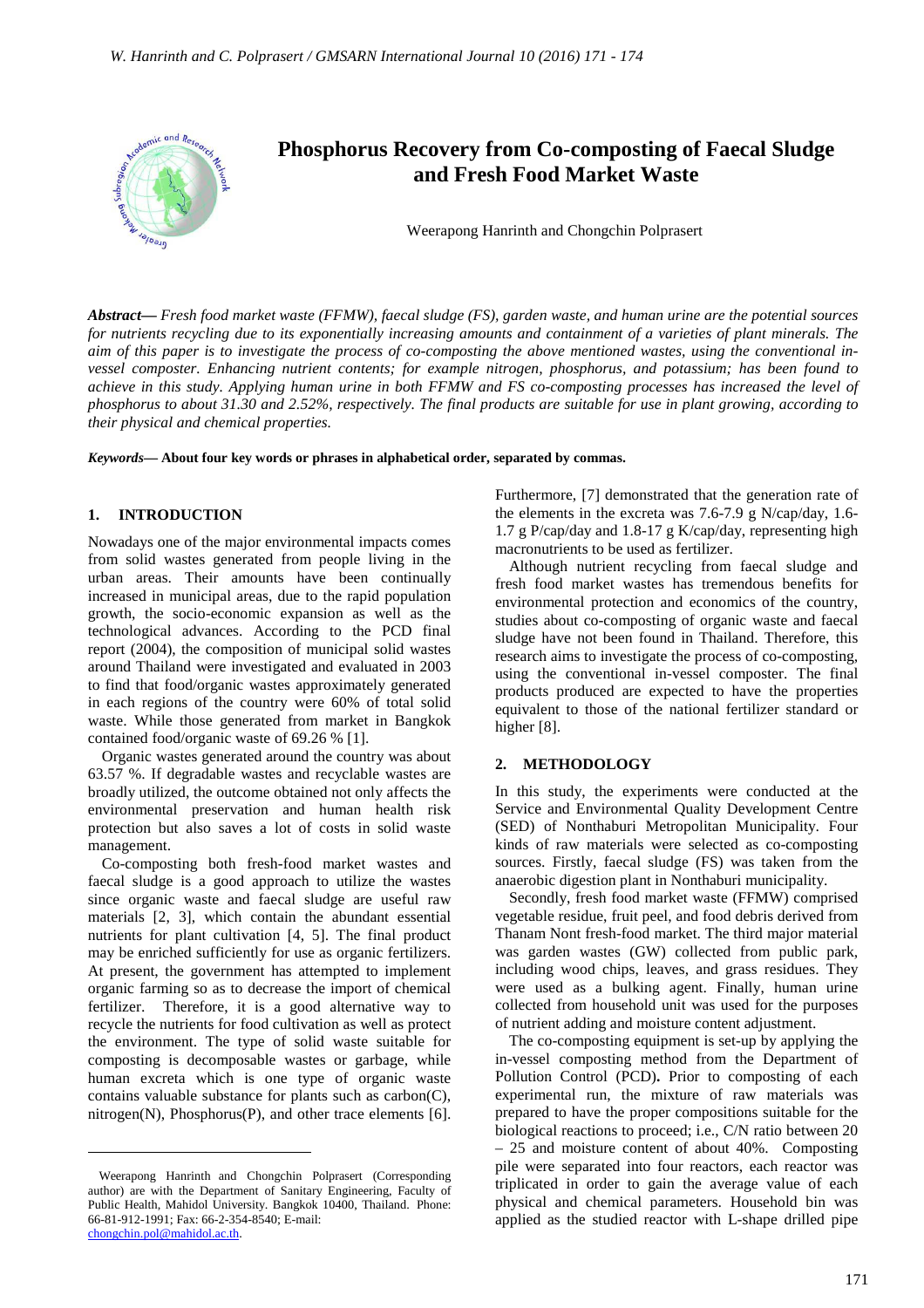located at the center of the reactor for the purpose of air flow within the reactor **(Fig.1)**.

Composting process are divided into three main stage; preparation, composting, and post-experiment with the composting period approximately six month. The experiments were designed and classified into four sets varied by the mixture of co-composting material as shown in **Table 1**

Before the composting processes are performed, four types of raw materials are grabbed in order to analyze the preliminary physical and chemical properties, including moisture, organic matter (OM), organic carbon (OC), C/N ratio, nitrogen, phosphorus  $(P_2O_5)$ , potassium  $(K_2O)$ , pH, electrical conductivity (EC), calcium (CaO), magnesium (MgO), sulfur (S), and GI. A sample of each set was taken to be a representative final product.

After the composting processes completed, a sample of final product was sent to the laboratory of the Office of Science for Land Development, Department of Land Development, the Ministry of Agriculture and Cooperatives in order to examine the post physical and chemical properties and compare with the Thai Agricultural Commodity and Food Standard (TACFS 9503-2005: Compost).



**Fig. 1 Experimental reactor for composting** 

#### **3. RESULTS AND DISCUSSION**

In this study, collected raw materials including fresh food market waste, faecal sludge from anaerobic treatment process, garden waste, and human urine were sent to analyze the preliminary physical and chemical properties before the composting process was performed.

| Table 1 Experimental designed for composting materials |  |  |  |  |  |  |  |
|--------------------------------------------------------|--|--|--|--|--|--|--|
|--------------------------------------------------------|--|--|--|--|--|--|--|

| <b>Treatment</b> | Co-composting raw materials |             |  | Moisture control mixture |               |
|------------------|-----------------------------|-------------|--|--------------------------|---------------|
|                  | GW                          | <b>FFMW</b> |  | With urine               | Without urine |
|                  |                             |             |  |                          |               |
|                  |                             |             |  |                          |               |
|                  |                             |             |  |                          |               |
|                  |                             |             |  |                          |               |

Results show the moisture content of tested raw materials (FFMW, FS, and GW) were found to be 89.36, 16.77, and 6.45%, respectively. While the TACFS has suggested the optimal moisture should not more than 35%, therefore, FFMW has moisture content higher than the standard.

For organic carbon (OC), organic matter (OM), and C/N ratio were also investigated, the results found that the contents of organic carbon (OC) of previous three materials were found to be 37.57, 24.87, and 51.31%w/w, respectively. At the same time, the organic matter (OM) were found to be 64.77, 42.88, and 88.46 %w/w, respectively. These obtained results are totally higher than the TACFS, which suggests that the OM level should be no more than 35%. For C/N ratios, of FFMW, FS, and GW were found to be 8.31, 9.87, and 58.98, respectively. Therefore, GW is added as to adjust within the mixture.

C/N ratio of the compost mixture to be about 20-25 and to serve as supporting material to create void volume

In addition, the experiment results gained from this pre-test demonstrated that nitrogen, phosphorus, and

potassium of four materials (FFMW, FS, GW, and urine) were found to be 4.52, 2.52, 0.87, and 0.88 %N, 0.88, 2.74, 0.19, and 0.10 % $P_2O_5$  and 3.11, 0.24, 0.36, and  $0.14$  %K<sub>2</sub>O, respectively. Compared to the recommended standard for compost, the results indicated that only FFMW has the most suitable properties as to be a compost material, while three of all including FS, GW, and urine contained the macronutrients still less than this standard.

In the first experimental runs, two of four raw materials were selected as a representative of cocomposting materials; FFMW and GW, moisture content was controlled by addition of water. The results found in this experiment showed the moisture decreased from 76.86% to 35.32% which slightly exceeded the recommended value (no more than 35%).

Similarly, the OC, OM, and C/N ratio of these mixture material have reduced to 41.58%, 71.69%, and 15.25. In contrast, the percentage of macronutrients (N,P, and K) increased from 2.11, 0.58, and 2.26% to be 2.73, 1.15, and 2.91%, respectively, which are higher than those of the TACFS.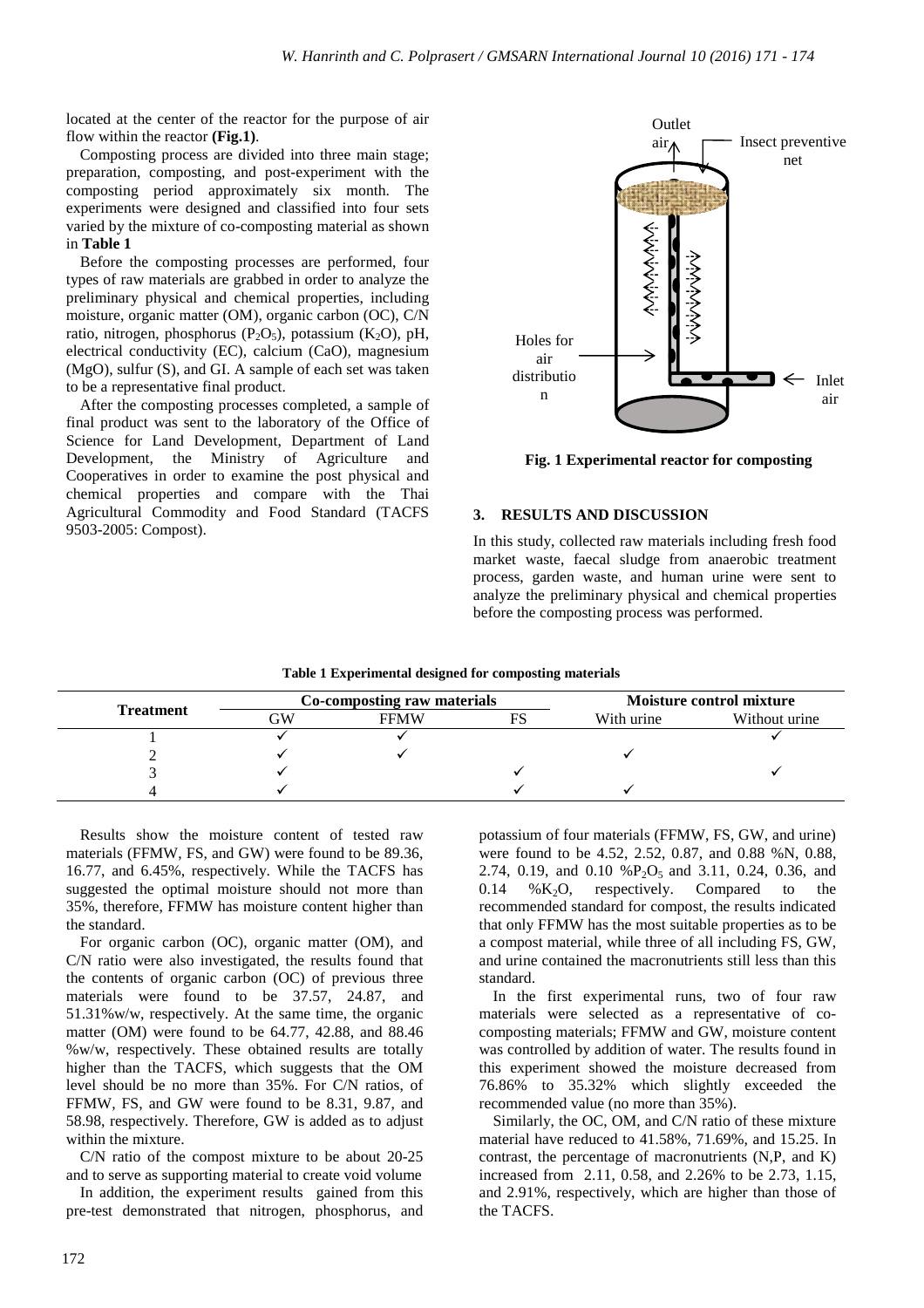In the second experimental runs, three of four raw materials were selected as a representative of cocomposting materials; FFMW, GW, and urine. The results found in this experiment showed the moisture decreased from 73.64 to 35.63% which slightly exceeded the recommended value (no more than 35%).

The OC, OM, and C/N ratio of these mixture material have reduced into 41.45%, 71.46%, and 15.53, which were acceptable with the compost standard. On the other hand, the level of macronutrients (N,P, and K) increased from 2.39, 1.10, and 1.80% to be 2.67, 1.51, and 3.39%, respectively, which are higher than the National Thai standard for compost.

In the third experimental batch, FFMW was substituted by faecal sludge plus garden waste, moisture content was controlled by adding with water as same as those first in the experiments 1. After six months of composting, the final product was taken to the laboratory center for analyses of physical and chemical parameters. The results show moisture decreased from 49.74% to 26.87%. The OC, OM, and C/N ratio of these mixture material have also reduced to 36.76%, 63.37%, and 12.19, respectively. While the content of three major nutrients have risen from 2.74, 2.28, and 0.45 to 3.02, 2.78, and 0.65 % for N,  $P_2O_5$ , and  $K_2O$ , respectively.

Lastly, in experimental run 4, FS and GW were fermented, moisture content was maintained by adding with urine as same as that in the experimental run 2. The mixture material was collected and analyzed before the fermentation process was implemented. After six months, the final product was grabbed to examine the properties. Results shows moisture dropped from 53.81% to 29.68%.

The OC, OM, and C/N ratio of these mixture material have also declined into 34.15%, 58.87%, and 10.81, respectively. Similarly, the macronutrients (nitrogen, phosphorus, and potassium) have increased from 2.75, 2.16, and 0.55 to 3.16, 2.85, and 0.61 % for N,  $P_2O_5$ , and  $K<sub>2</sub>O$ , respectively. Furthermore, additional parameters such as EC, pH, CaO, MgO, S, and GI are illustrated in **Fig. 2**

Another results from composting fresh food market waste and faecal sludge show the different percentage of nutrient contents between the FFMW composter (Experiment run 1 and 2) and FS composter (Experimental run 3 and 4), which are shown in **Table 2.** 



**Fig.2 Pre-post micronutrients properties of composting products from four experiments.** 

**Table 2 Percentage changes of nutrients for with and without urine**